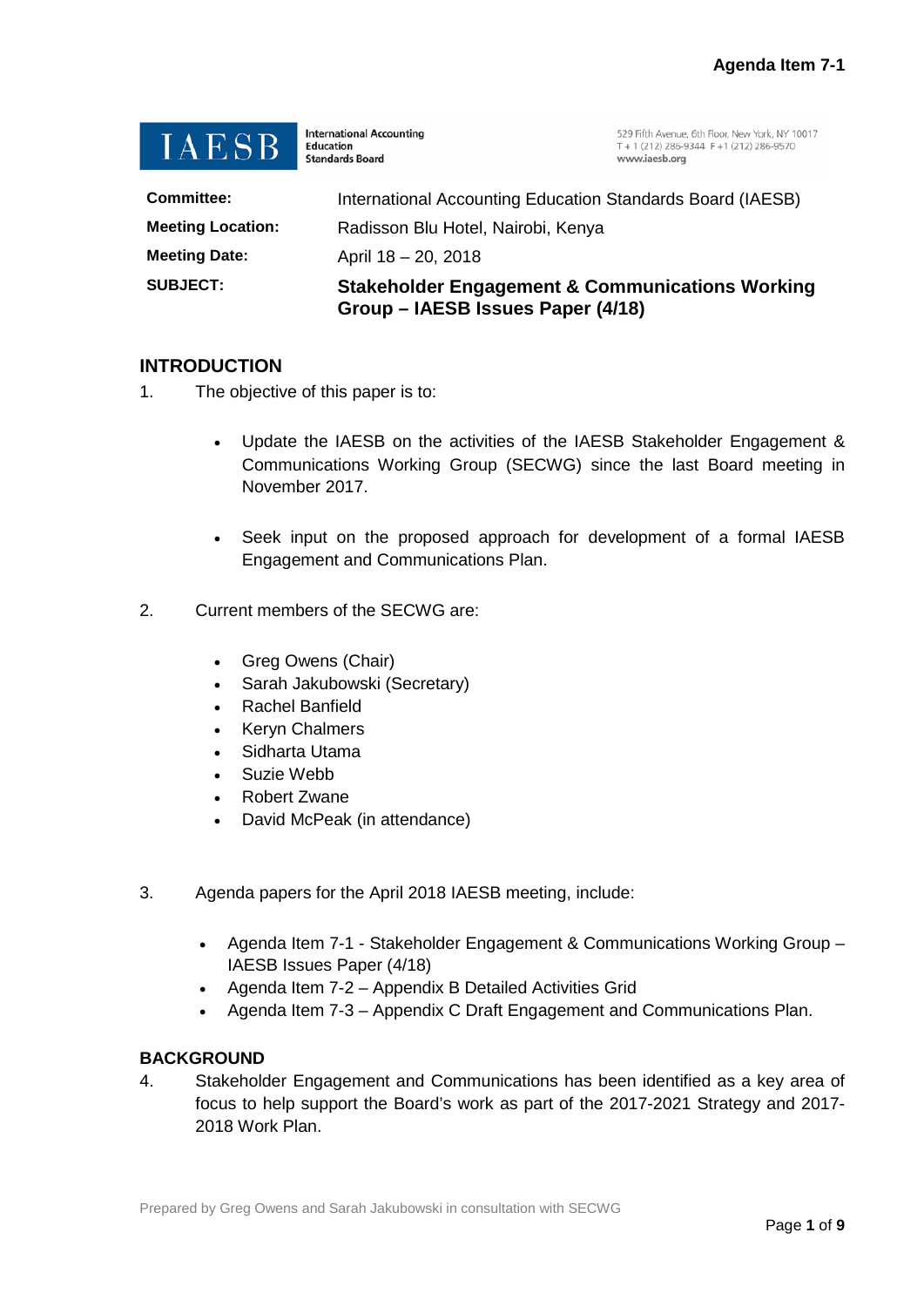5. The SECWG was formed in 2016 during which time various stakeholder research and outreach activities were completed in order to help develop a list of planned activities and resources that would be required to help support the Board's work.

## **RECENT ACTIVITIES AND DELIVERABLES**

- 6. In the period since November 2017, the SECWG met 5 times via online meetings. Additional ad hoc meetings were also held with Task Forces, Working Groups and IFAC (specifically the IFAC Communications Team).
- 7. Matters discussed and worked on by the SECWG in the period since November 2017 have included<sup>[1](#page-1-0)</sup>:

## **Completed**:

- Initial review, plan and draft of Ambassador toolkit content.
- Review of ongoing Personal Perspectives, and input into eNews content (December 2017 and April 2018 releases).
- Finalisation of IAESB's Standards Development webinar content and recording.
- Development of editorial guidance for creation of Personal Perspectives.
- Liaison with:
	- i. IFAC (through David McPeak, Sonia Tavares and Megan Hartman Senior Manager, IFAC Communications) on formatting and template design points.
	- ii. Various IAESB Task Forces and Working Groups to help advise on specific stakeholder engagement and communications activities and identify Communications Grid entries.
	- iii. Isaac Njuguna, Edwin Makori, Sonia Tavares and David McPeak to plan for Kenya 2018 set of outreach activities, including planned May eNews to debrief stakeholders.
	- iv. IAESB Chair (Chris Austin) to discuss stakeholder engagement and communications matters.
- In-person discussion at IFAC, New York between SECWG Chair and Secretary and Tony Mirenda (Head of Communications, IFAC) and Megan Hartman as well as David McPeak via conference call to discuss: (i) SECWG priorities for the IAESB, (ii) initial consideration of a Communications Plan and (iii) overall objectives/areas of support required for ongoing IAESB stakeholder engagement and communications activities.

# **Ongoing:**

- Developed draft layout for Accounting Education Resources website page and Accounting Education Insights template, including consideration of editorial process and liaison with respective Task Forces/Working Groups.
- First round of member/technical advisor photos posted on website (need to update for newest members/technical advisors).

<span id="page-1-0"></span><sup>&</sup>lt;sup>1</sup> Items are ranked in order of completion rather than importance or work-effort.

Prepared by Greg Owens and Sarah Jakubowski in consultation with SECWG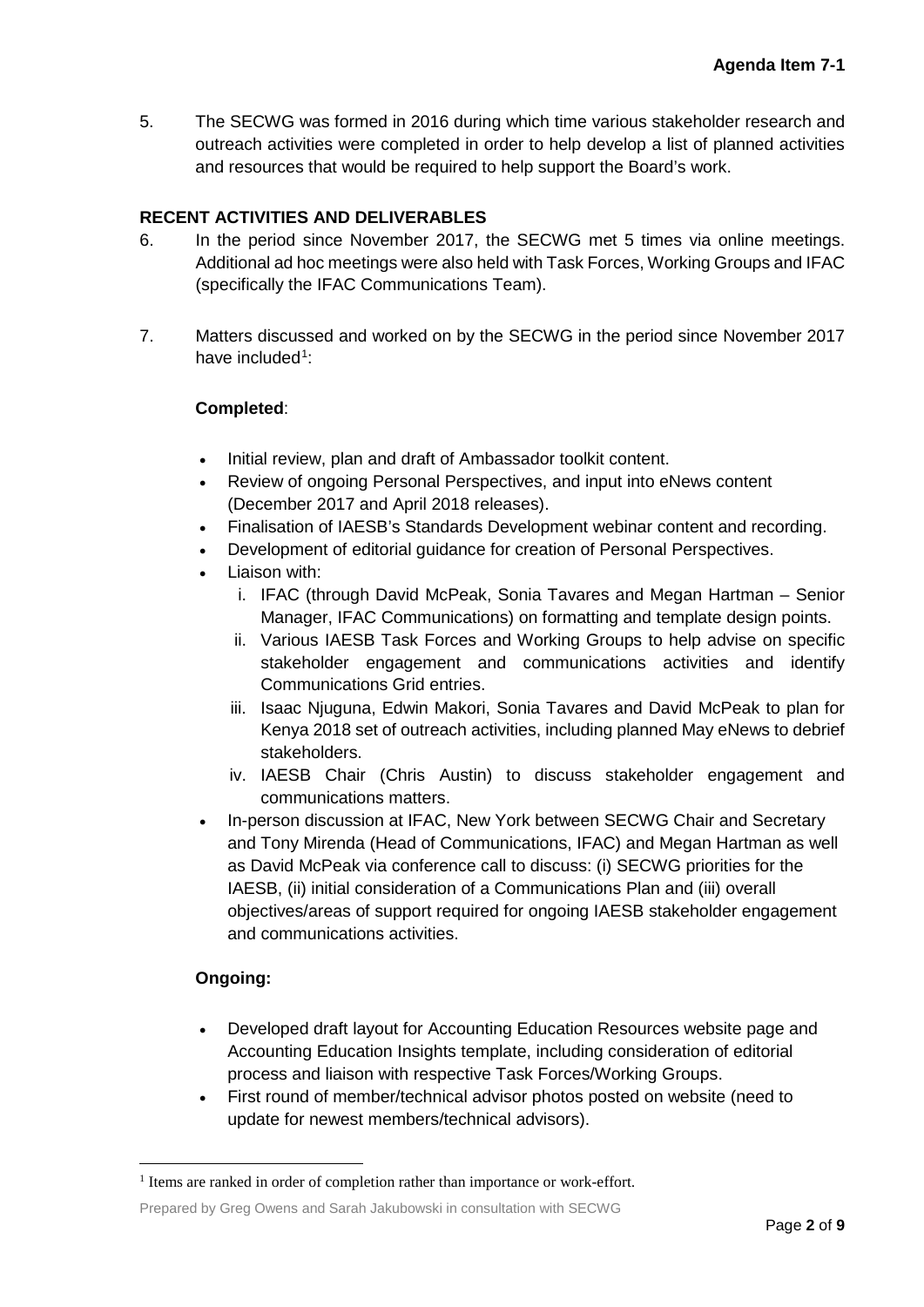- Second round of member/technical advisor introduction to IAESB language videos.
- Commencement of guidance for using and developing surveys.
- Final review and completion of IAESB Ambassador Toolkit content.
- Initial considerations about Communications Plan content.
- Planning for post-Kenya eNews edition.
- 8. For a full listing of current and planned activities, see Appendix A (*Status Planning Document –* see end of this paper*) and* Appendix B (see Agenda Item 7-2) (*Detailed Activities Grid)* which describes each type of activity along with its purpose and distribution channels.

## **DEVELOPMENT OF AN IAESB ENGAGEMENT AND COMMUNICATIONS PLAN**

- 9. The SECWG, following previous suggestions from the IAESB and others, has embarked on a range of targeted engagement and communication activities to help achieve original project plan objectives outlined within the Strategy and Work Plan documents. During the March 2018 meeting in New York, the IFAC Communications Team recommended that the Board bring together all proposed stakeholder engagement and communication activities under a single formal Communications Plan document given our many ongoing activities and our need to plan stakeholder engagement and communications for major upcoming IAESB activities.
- 10. The formal Engagement and Communications Plan would help us:
	- Support and drive the IAESB's planned activities as part of the Work Plan for 2017- 2018 and our next 2019-2021 Work Plan period.
	- Identify additional areas of resources required from the IAESB, IAESB IFAC Staff or IFAC Communications Team.
	- Determine the relative priority of various suggested stakeholder engagement and communication activities, taking into account upcoming Task Force / Working Group needs.
	- Map the planned activities against the IAESB's Engagement and Communications Plan Objectives.
	- Implement an appropriate set of KPIs to help measure progress.
- 11. It is envisaged that a formal Engagement and Communications Plan would likely include sections on:
	- Introduction
	- IAESB Strategy
	- Engagement and Commnication Objectives
	- Target Audiences\*\*
	- Communications Key Messages
	- Engagement and Communications Key Topic Areas
	- Engagement and Communications Approaches\*\*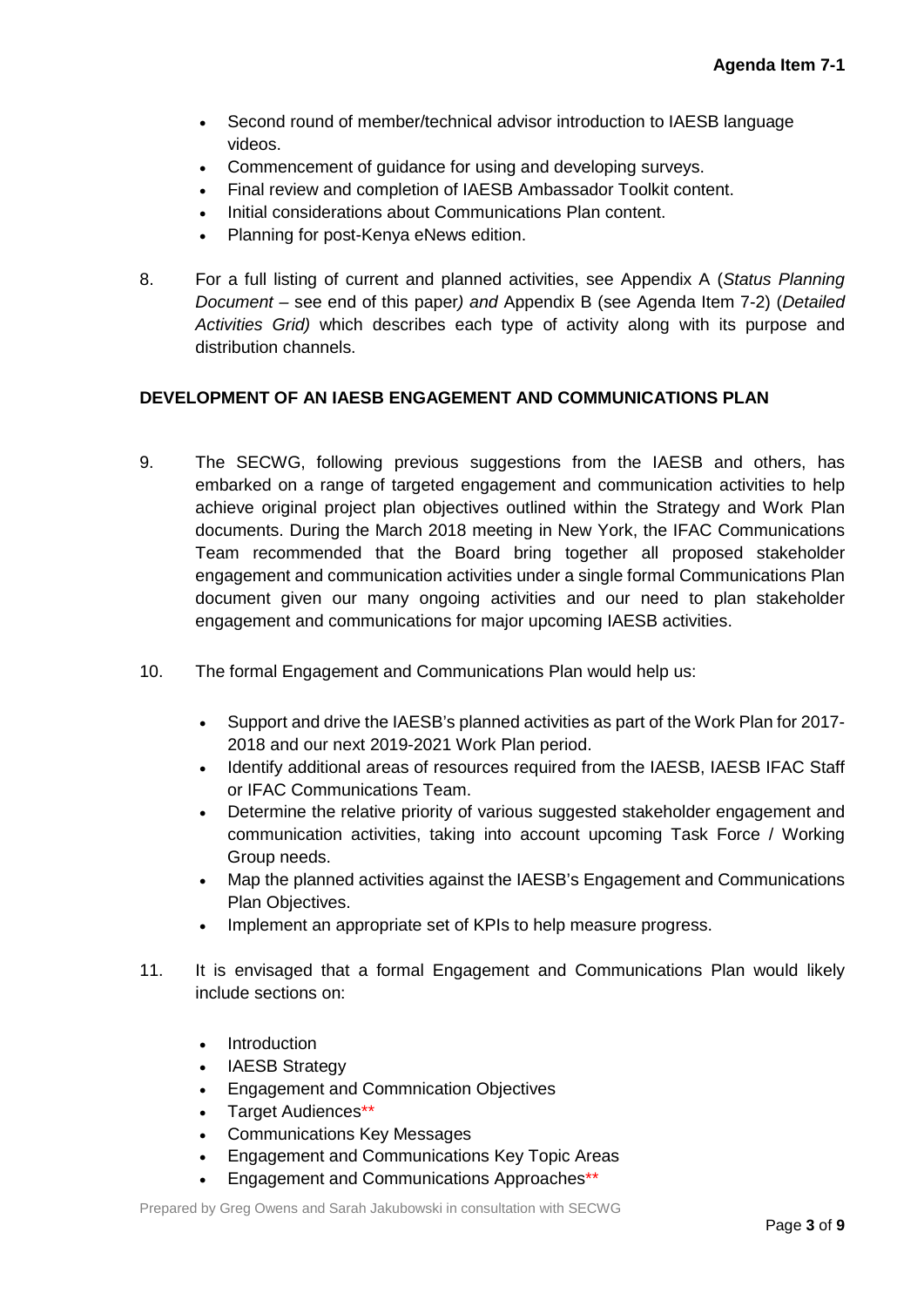- Timeline
- Evaluation and Benchmarks (including target metrics/KPIs)
- IAESB Communications Schedule\*\*\*
	- \*\* Developed at the Task Force/Working Group level

\*\*\* Likely to be a 'live' document building on the existing *Communications Grid* to enable access/updates by all Task Force / Working Group Chairs and Secretaries.

- 12. While the SECWG had previously identified a set of planned Objectives during 2016 IAESB and IAESB CAG discussions, these were primarily designed to support the overarching principles of '*why*' having an approach to stakeholder engagement and communications would be important to the work of the IAESB and could support the IAESB's Strategy and Work Plan.
- 13. The IFAC Communications Team has provided the SECWG with an initial set of draft Objectives (Appendix C – Agenda Item 7-3) along with some sections within a draft Engagement and Communications Plan.[2](#page-3-0) Please note, further work will be performed by the SECWG on the detail contained within the Plan and, at this stage, it has been provided for information purposes only. The main focus of the IAESB Board time (and anticipated IAESB CAG advice) will be on the draft Objectives content.
- 14. Appendices A (at the end of this Issues Paper, *Status Planning Document)* and B Agenda Item 7-2 (*Detailed Activities Grid*) provide the IAESB with an overview of proposed areas of SECWG activities, identified through: (a) 2016-2017 IAESB/IAESB CAG suggestions, (b) SECWG discussion and input, (c) input and work of other Task Forces and Working Groups in forming the SECWG agenda and (d) Stakeholder suggestions through previous engagement activities (such as the 2016 online survey).
- 15. One area that has been the subject of previous IAESB and IAESB CAG discussion has been that of measurement of the success of stakeholder engagement and communications activities, including potential development of a 'dashboard' to present progress. While the IAESB can obtain some data (click-through rates, formal consultations), there may be other metrics or Key Performance Indicators (KPIs) that would be more helpful to measure stakeholder engagement and communication activities (see Appendix A – *what KPIs do we need?* section).
- 16. The actual KPIs or metric data will be established once we have finalised our Engagement and Communications Plan Objectives (as there is an inevitable link). Prior to identifying specific KPIs or metrics for measurement by the IAESB/SECWG, the SECWG has agreed at this stage that it is important we start work on establishing a set of criteria against which KPIs/dashboard metrics will be developed.

<span id="page-3-0"></span><sup>&</sup>lt;sup>2</sup> It should be noted that due to timing the SECWG only had 24 hours within which to provide feedback on the draft Plan contents prior to finalizing the IAESB and IAESB CAG papers. A deeper dive analysis will be performed by the SECWG following the April set of meetings.

Prepared by Greg Owens and Sarah Jakubowski in consultation with SECWG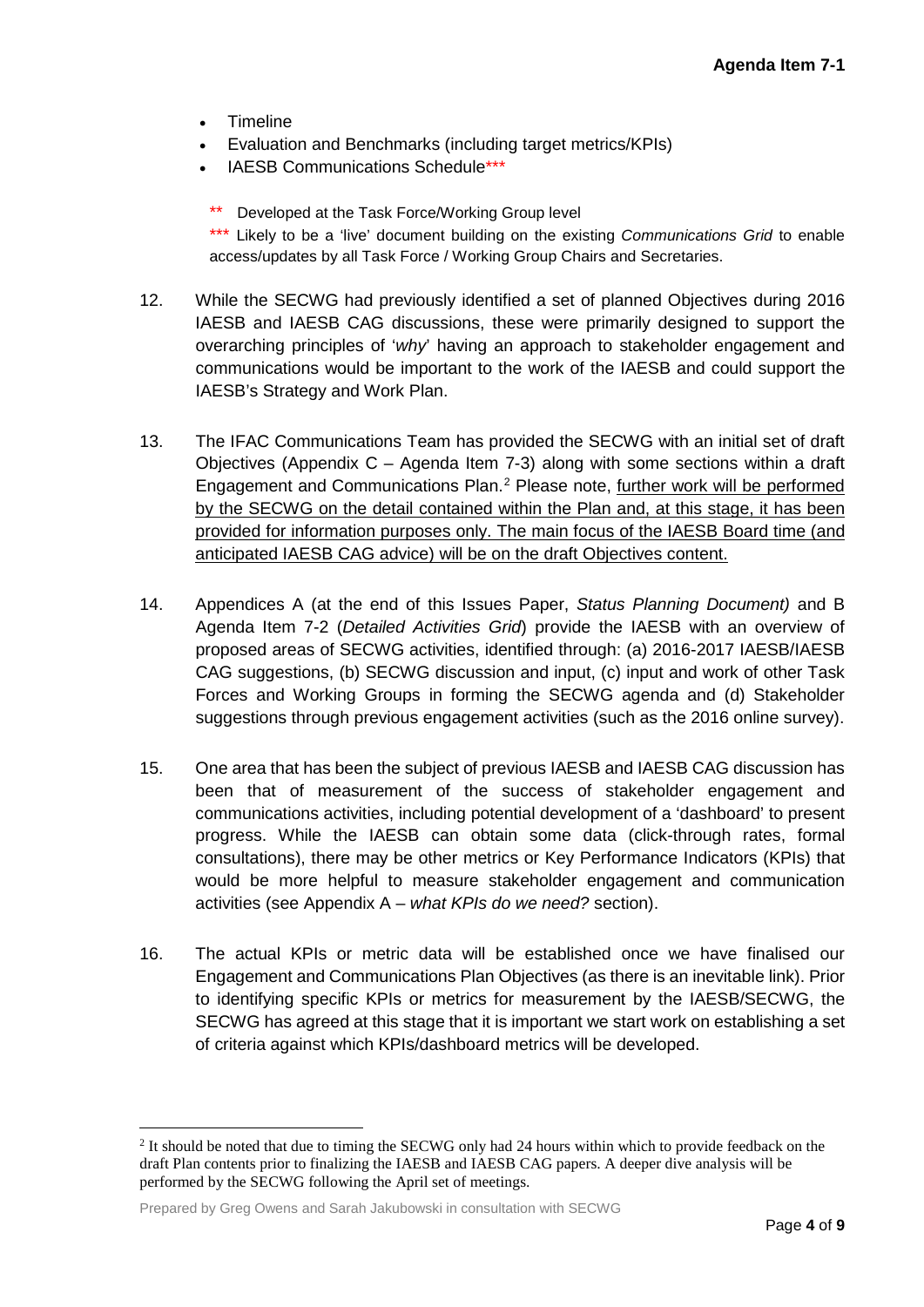17. A common model for deciding on KPIs is use of the SMART approach:

|                 | Are KPIs developed that are clear and linked directly to our:                                                                       |  |
|-----------------|-------------------------------------------------------------------------------------------------------------------------------------|--|
| <b>Specific</b> | (i) Engagement and Communications Plan Objectives, and                                                                              |  |
|                 | (ii) Stakeholder engagement & communications approach?                                                                              |  |
| Measureable     | Do the KPIs have the potential to show progress towards our desired<br>stakeholder engagement & communications results?             |  |
| Achievable      | Are the KPIs and targets for stakeholder engagement &<br>communications activities realistic?                                       |  |
| <b>Relevant</b> | Do the KPIs contribute to measuring stakeholder engagement &<br>communications success?                                             |  |
| imely           | Can the KPI data be obtained as needed by the IAESB/SECWG?<br>How often do we want to measure performance/update the<br>dashboards? |  |

18. Other factors to consider as we work towards identifying the 'right' mix of KPIs in the Engagement and Communications Plan include deciding on: (a) the number of KPIs/metrics to monitor on an ongoing basis (most experts recommend between 5-8) and (b) the type of metrics being included (i.e. 'vanity' metrics vs. 'actionable' metrics).<sup>[3](#page-4-0)</sup>

## **PROPOSED MILESTONES AND TIMELINE FOR DEVELOPMENT OF A FORMAL IAESB ENGAGEMENT AND COMMUNICATIONS PLAN**

19. The proposed milestones and expected completion dates are presented below:

| #          | <b>Milestones</b>                                                                             | <b>Completion Dates</b> |
|------------|-----------------------------------------------------------------------------------------------|-------------------------|
|            | Discuss initial Engagement and Communications Plan<br>Objectives with the IAESB and IAESB CAG | April 2018              |
| $\sqrt{2}$ | Finalize Objectives and share with IFAC Communications                                        | May 2018                |
|            | Team                                                                                          |                         |
| 3a         | Obtain feedback on existing stakeholder engagement and                                        | May-June 2018           |

<span id="page-4-0"></span> <sup>3</sup> Metrics in a communications/outreach sense can often be split between vanity metrics (number of trial users, page views, social media 'likes', email subscribers, etc) compared to more actionable metrics (engagement via social media, responses/volunteers for roundtable/webinars/surveys, email opt-in conversion rates)

Prepared by Greg Owens and Sarah Jakubowski in consultation with SECWG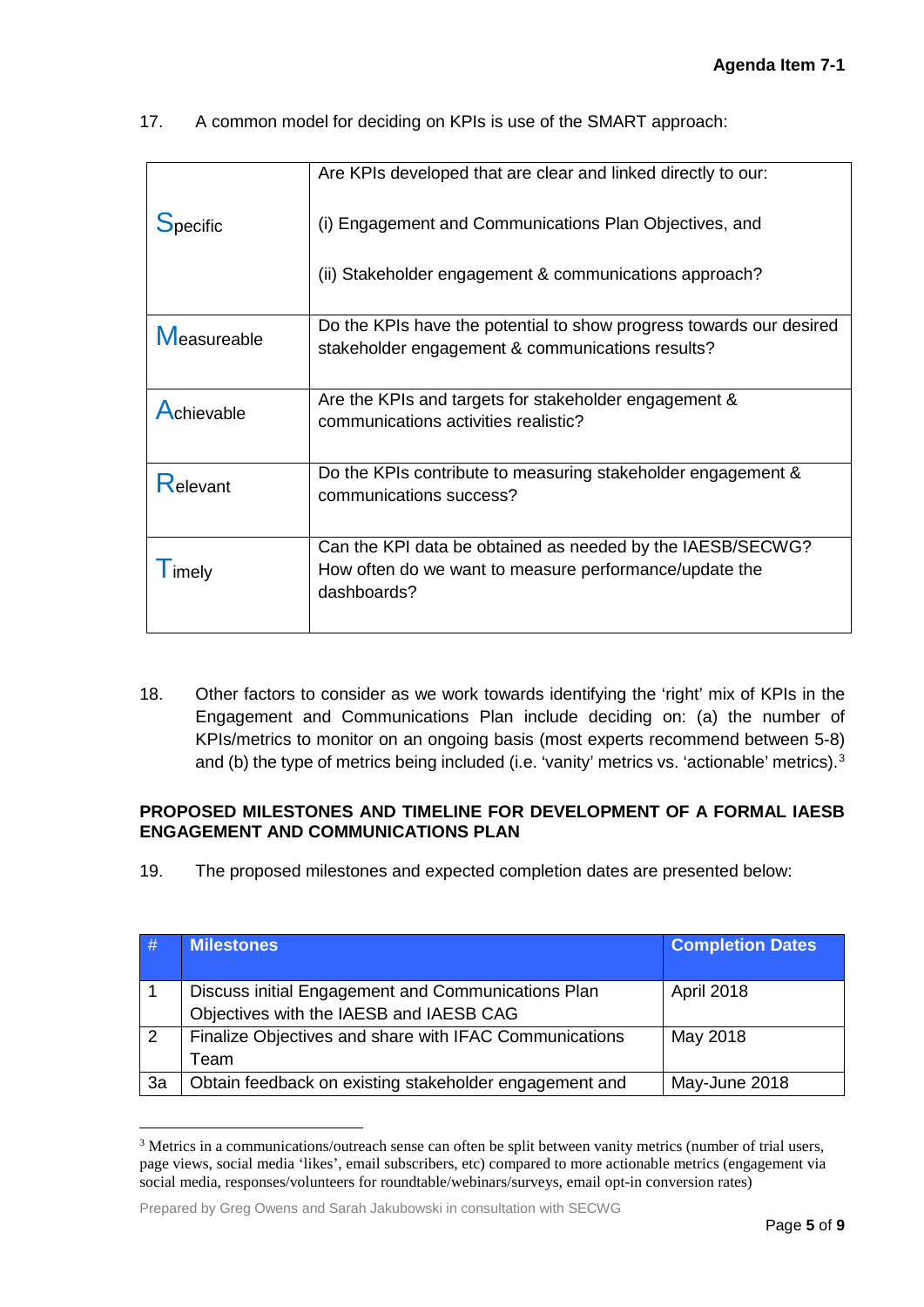|                | <b>Milestones</b>                                              | <b>Completion Dates</b> |
|----------------|----------------------------------------------------------------|-------------------------|
|                | communications activities from (i) IAESB and IAESB CAG (ii)    |                         |
|                | Key Stakeholders and (iii) other participants or users         |                         |
| 3 <sub>b</sub> | Map, scrutinise, and prioritise to the Engagement and          |                         |
|                | Communications Plan Objectives the:                            |                         |
|                | (i) Suggested list of identified activities - (see Appendix B) |                         |
|                | and                                                            |                         |
|                | (ii) Task Force/Working Group planned activities               |                         |
| $\overline{4}$ | Develop detailed aspects of the Engagement and                 |                         |
|                | Communications Plan (i.e., Key Target Audiences, Strategies    |                         |
|                | and Approaches) in partnership with:                           |                         |
|                | (i) IFAC Communications Team and                               |                         |
|                | (ii) Task Forces/Working Groups                                |                         |
|                | (iii) IAESB Steering Committee                                 |                         |
| 5              | Present draft Engagement and Communications Plan at the        | July 2018- August       |
|                | IAESB's Board Meeting in New York and finalize content         | 2018                    |
|                | following IAESB feedback                                       |                         |
| 6              | IAESB Steering Committee to approve final Engagement and       | August 2018             |
|                | Communications Plan; share final version with Task Force /     |                         |
|                | <b>Working Group Chairs and Secretaries</b>                    |                         |
| $\overline{7}$ | Commence measurement and reporting of identified               | September 2018          |
|                | metrics/KPIs*                                                  | onwards                 |

**\***earlier metric data, where available, will also be obtained for comparison purposes.

- 20. The Drafting Working Group will also be consulted to establish an optimal time for their review of the final Plan.
- 21. During this period, while the priority of the SECWG will be development of the Engagement and Communications Plan, ongoing initiatives (such as Accounting Education Resources webpage, Accounting Education Insights, Personal Perspectives, finalization of Ambassador Toolkit contents, Member/TA language videos, feedback into IAESB website redesign and production of eNews) will continue.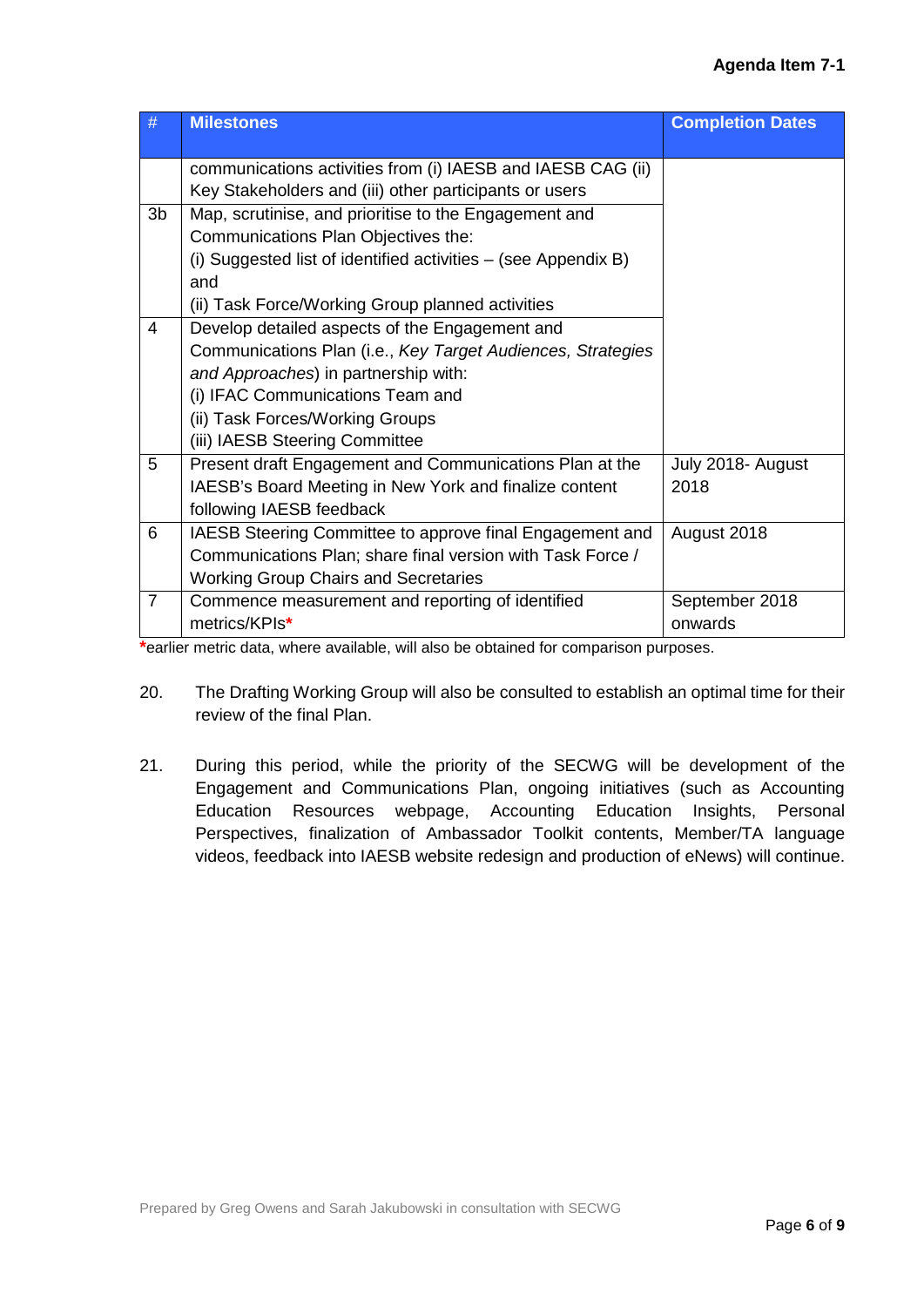#### **Action Requested:**

- **A. Does the IAESB support the need to develop a formal Engagement and Communications Plan?**
- **B. Does the IAESB support or have suggested changes to the Engagement and Communications Plan draft Objectives?**
- **C. Are there any additional criteria that the SECWG should consider when developing a list of potential KPIs/dashboard for inclusion in the Engagement and Communications Plan?**
- **D. Does the IAESB have feedback on the planned milestones and timeline for development of the formal IAESB Engagement and Communications Plan?**

#### **PROPOSED WAY FORWARD**

22. Based on the input provided by the IAESB and IAESB CAG during the April 2018 meetings, the SECWG will revise, as necessary, the planned approach for development of an Engagement and Communications Plan with the intention that a draft Plan is provided to the IAESB at its July 2018 meeting in New York.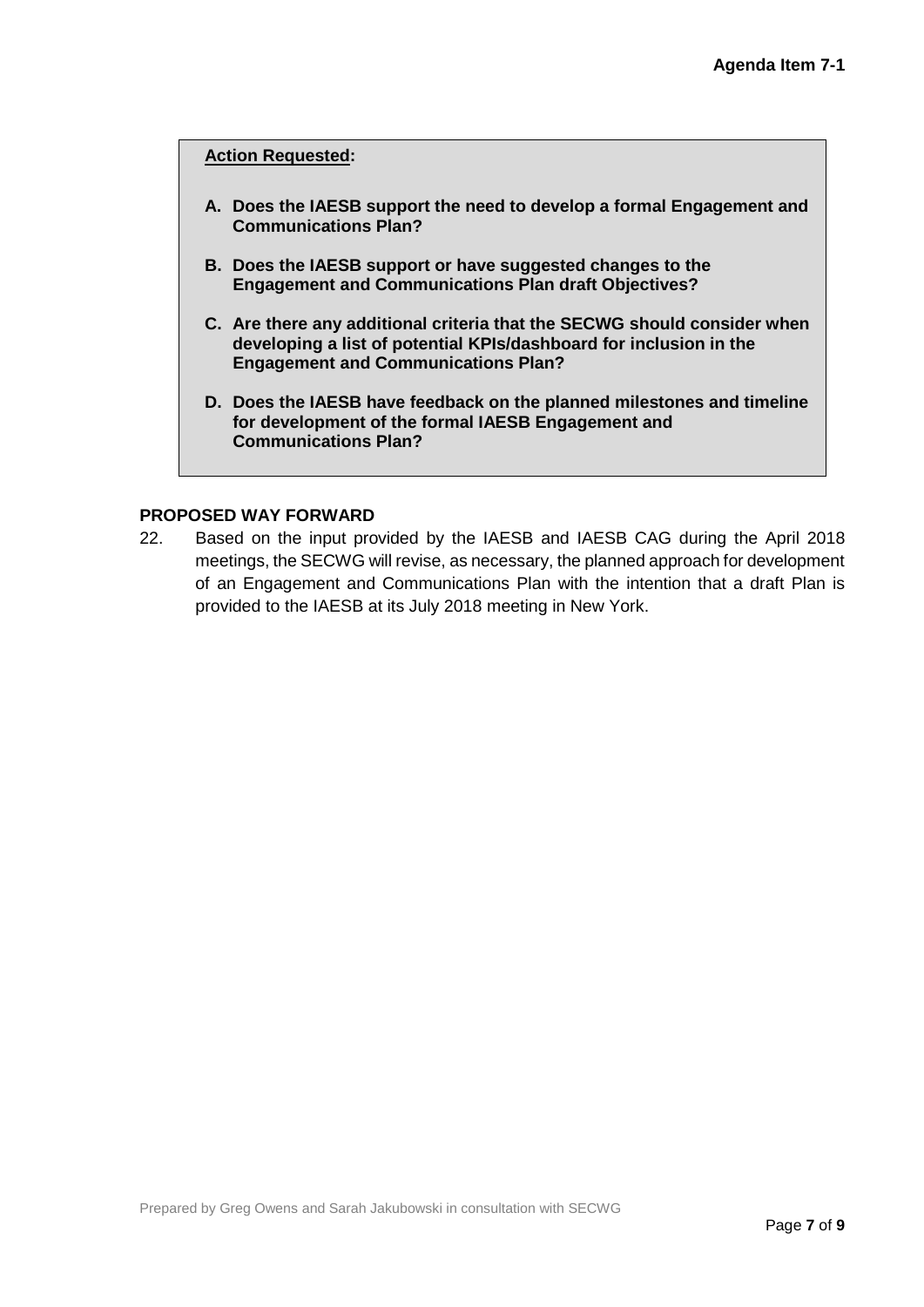# **APPENDIX A – OVERVIEW OF SECWG ACTIVITIES – STATUS PLANNING DOCUMENT**



#### Purpose

This is an initial planning document which has been designed to show the planned IAESB communications areas for 2018/2019 (shown in blue) along with individual tasks: ongoing/launched activities (green); in progress/in development (vellow); suggested activities or ones that have not vet been started (red); areas of Board focus in 2018/2019 period requiring communications/engagement (pink).

In putting together this document we have taken into account input obtained from the Chair (Chris Austin), discussions within the SEC Working Group as well as previous IAESB & CAG comments on SEC Working Group Issues Papers (April 2016 - Nov 2017) and other engagement with Task Forces/Working Groups..

A larger piece of work regarding activities to support the major projects (shown in pink) and due to occur in 2018/2019 will be included after consultation with relevant Task Forces/Working Groups in the April-June period.